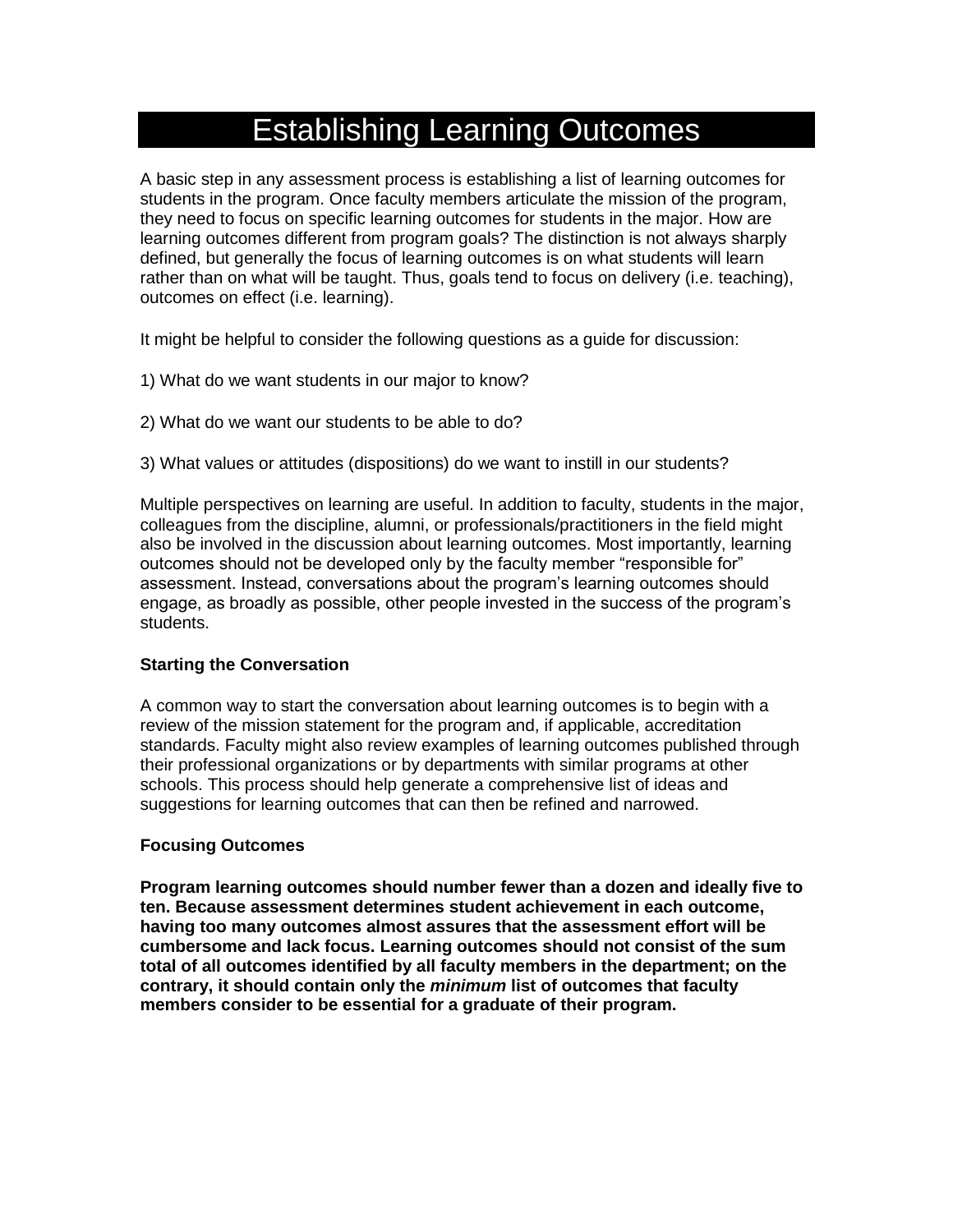# Selecting the Student Learning Outcomes

### **Steps**

- 1. Examine the program/department/college/university mission
- 2. Determine what graduates of that program should know, what skills they should be able to demonstrate and what professional values should they hold
- 3. Convert the list of expected outcomes for graduates into a list of general objectives
- 4. Convert the general objectives into statements of specific learning outcomes (may have more than one for each objective)

#### **Hints**

- Describe student performance, not teacher/professor performance
- Describe learning product, not process
- Be specific without simply stating the subject matter to be learned
- Stick to one type of result for each objective (e.g., do not say "Knows the scientific method and applies it effectively")
- Each learning outcome should start with an action verb that indicates observable and measurable behavior
- Group similar outcomes into one (e.g., "Describes functions of the heart" and "Describes functions of the liver" to "Describes functions of major body organs)

### **Questions to ask in selecting outcomes**

- Is it measurable?
- $\bullet$  Is it meaningful?
- Who is the target audience of my outcome?
- Are the objectives written at the appropriate level for this audience (beginning vs. graduating students)
- How will I know if the outcome has been met?
- Will it provide me with evidence that will lead me to make a decision for continuous improvement?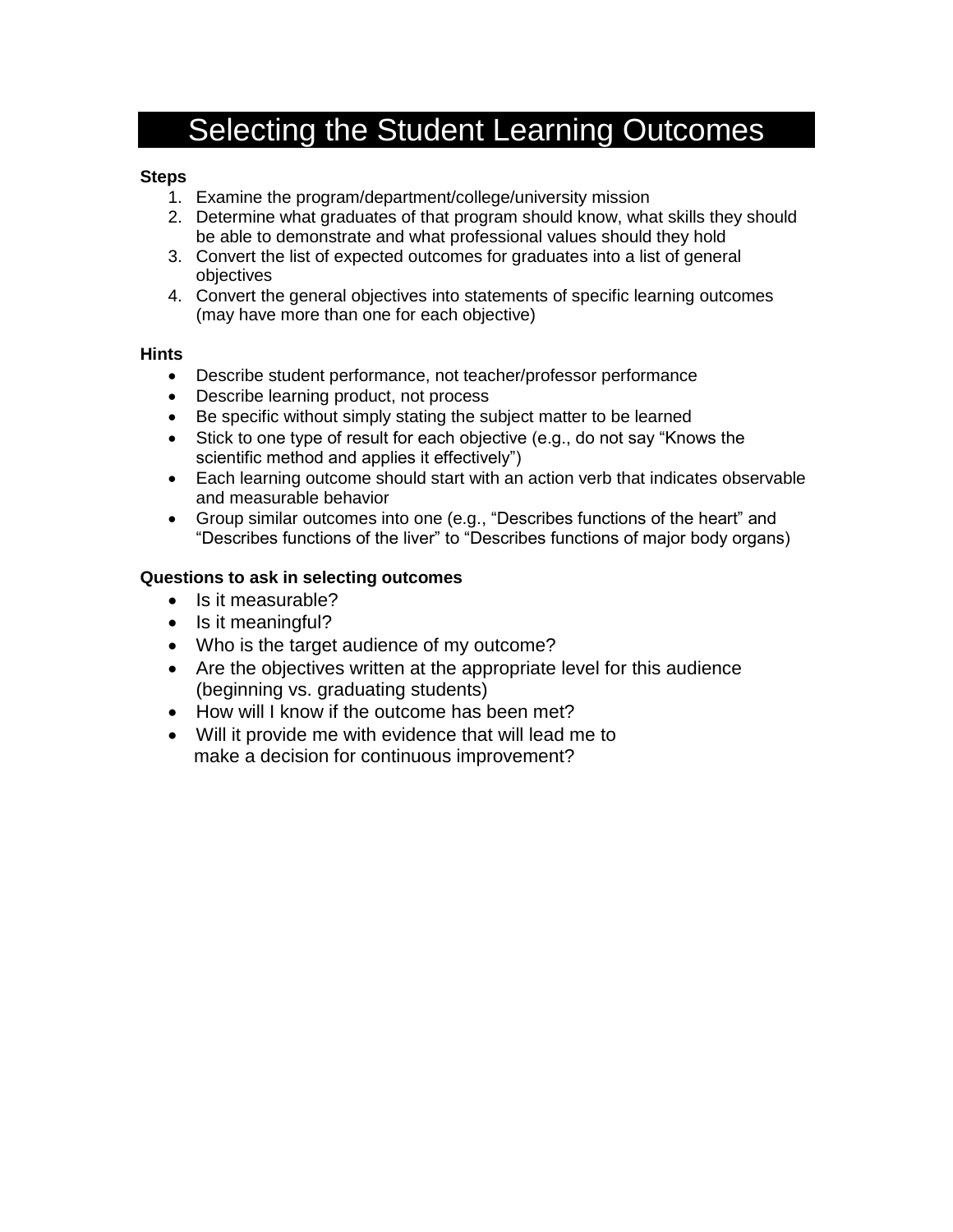# Before Writing Your Learning Outcomes

Before beginning to write the learning outcomes in the appropriate format, it is important to understand the learning domains and the taxonomy of the levels of learning represented in these domains.

### **Domains of Learning**

The domains of student learning include Knowledge, Skills and Perceptions (values). These three domains represent the areas of knowledge, skill, and attitudes that are the basis for writing learning outcomes. All learning outcomes represent learning or skill and attitude development in these areas.

| (Cognitive) Knowledge                                                           | (Psychomotor) Skills                                                                                  | (Affective) Perceptions or<br><b>Values</b>                                                                                                  |  |  |
|---------------------------------------------------------------------------------|-------------------------------------------------------------------------------------------------------|----------------------------------------------------------------------------------------------------------------------------------------------|--|--|
| Knowledge is direct<br>information about the world<br>that students assimilate. | Skills are the demonstrated<br>capacities of students to<br>engage in interactions with<br>the world. | Values are constructs that<br>students think are most<br>important.                                                                          |  |  |
| Knowledge is cognitive. It<br>involves student critical<br>thinking.            | Skills are behavioral. They<br>involve student doing.<br>Skills can help the student                  | Values are tied to affective<br>states. They involve student<br>feelings.                                                                    |  |  |
| Knowledge can influence<br>student ideas and world<br>views.                    | be a better communicator,<br>analyst, professional and<br>citizen.                                    | Values help students<br>prioritize what actions they<br>will take in their personal<br>and professional lives.                               |  |  |
| Examples of knowledge<br>outcomes:                                              | <b>Examples of skills</b><br>outcomes:                                                                | Examples of values<br>outcomes:                                                                                                              |  |  |
| The student can describe<br>the main ideas of a theory.                         | The student can present<br>information to others.                                                     | The student engages in<br>social action activities to<br>promote social justice.                                                             |  |  |
| The student can identify<br>and describe ethical<br>dilemmas.                   | The student can write a<br>term paper that has a clear<br>ethical theme.                              | Within an ethical dilemma,<br>the student selects a<br>course of action based on<br>prioritizing what the student<br>says is most important. |  |  |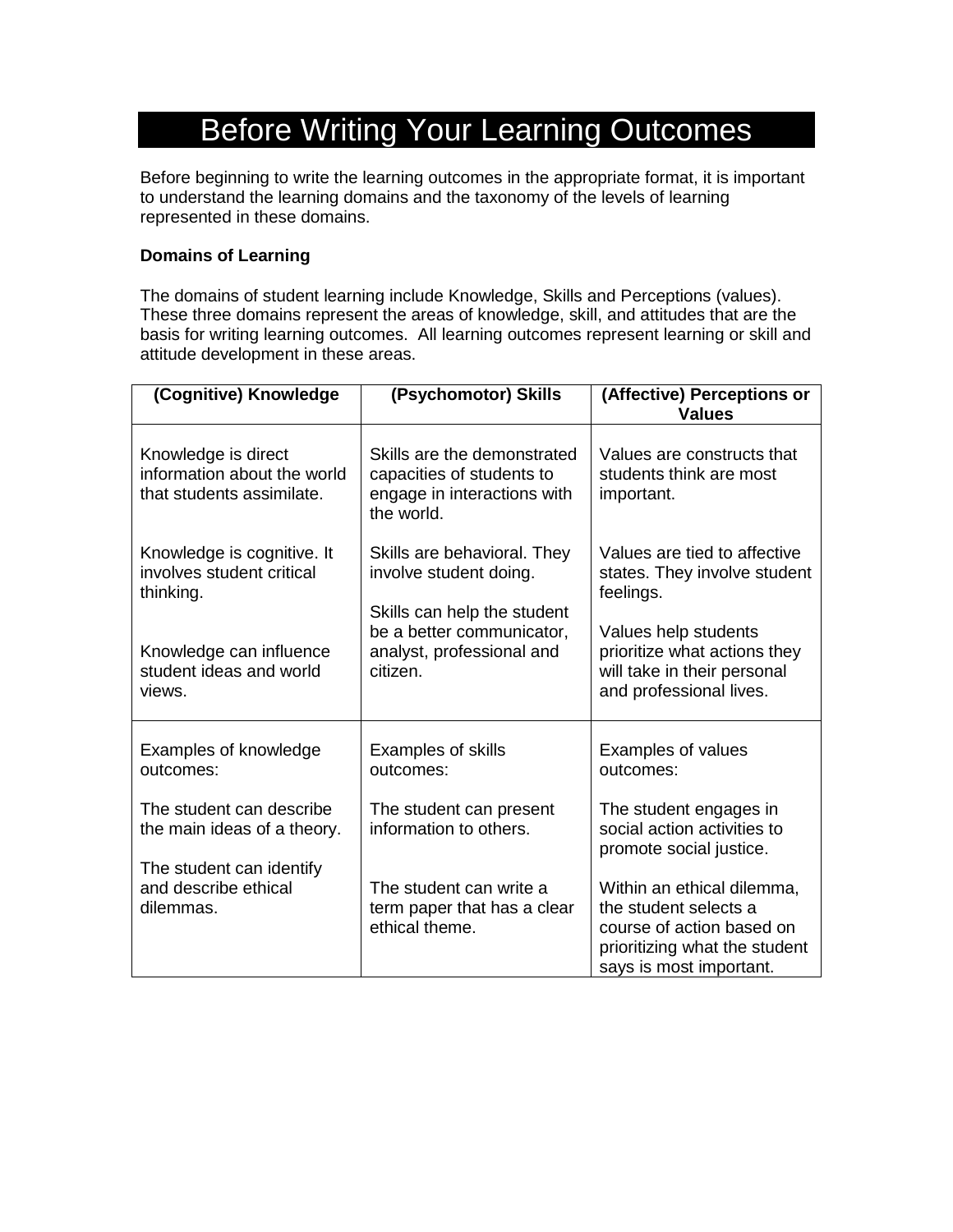### **Bloom's Taxonomy of Levels of Learning**

Benjamin Bloom created the following taxonomy for categorizing levels of learning or skill and attitude development that normally occur in educational settings. The table provides an explanation of each level. It also provides guidelines on the types of action verbs that are appropriate for each level of learning. **When writing learning outcomes for entry level students, Knowledge and Comprehension are the most frequently used levels of learning. When evaluating more advanced students (graduating seniors), learning outcomes should be written at the Application, Analysis, Synthesis, and Evaluation levels of learning.**

| <b>Level of Learning</b> | <b>Associated Skills and Action Verbs</b>                                                                                                                                                                                                                                                                                                                                  |  |  |  |  |
|--------------------------|----------------------------------------------------------------------------------------------------------------------------------------------------------------------------------------------------------------------------------------------------------------------------------------------------------------------------------------------------------------------------|--|--|--|--|
| Knowledge                | observation and recall of information<br>$\bullet$<br>knowledge of dates, events, places<br>$\bullet$<br>knowledge of major ideas<br>$\bullet$<br>mastery of subject matter<br><b>Action Verbs:</b><br>$\bullet$<br>list, define, tell, describe, identify, show, label,<br>collect, examine, tabulate, quote, name, who,<br>when, where, etc.                             |  |  |  |  |
| <b>Comprehension</b>     | understanding information<br>grasp meaning<br>translate knowledge into new context<br>$\bullet$<br>interpret facts, compare, contrast<br>$\bullet$<br>order, group, infer causes<br>$\bullet$<br>predict consequences<br><b>Action Verbs:</b><br>summarize, describe, interpret, contrast, predict,<br>associate, distinguish, estimate, differentiate,<br>discuss, extend |  |  |  |  |
| <b>Application</b>       | use information<br>use methods, concepts, theories in new situations<br>solve problems using required skills or knowledge<br><b>Action Verbs:</b><br>apply, demonstrate, calculate, complete, illustrate,<br>show, solve, examine, modify, classify, discover                                                                                                              |  |  |  |  |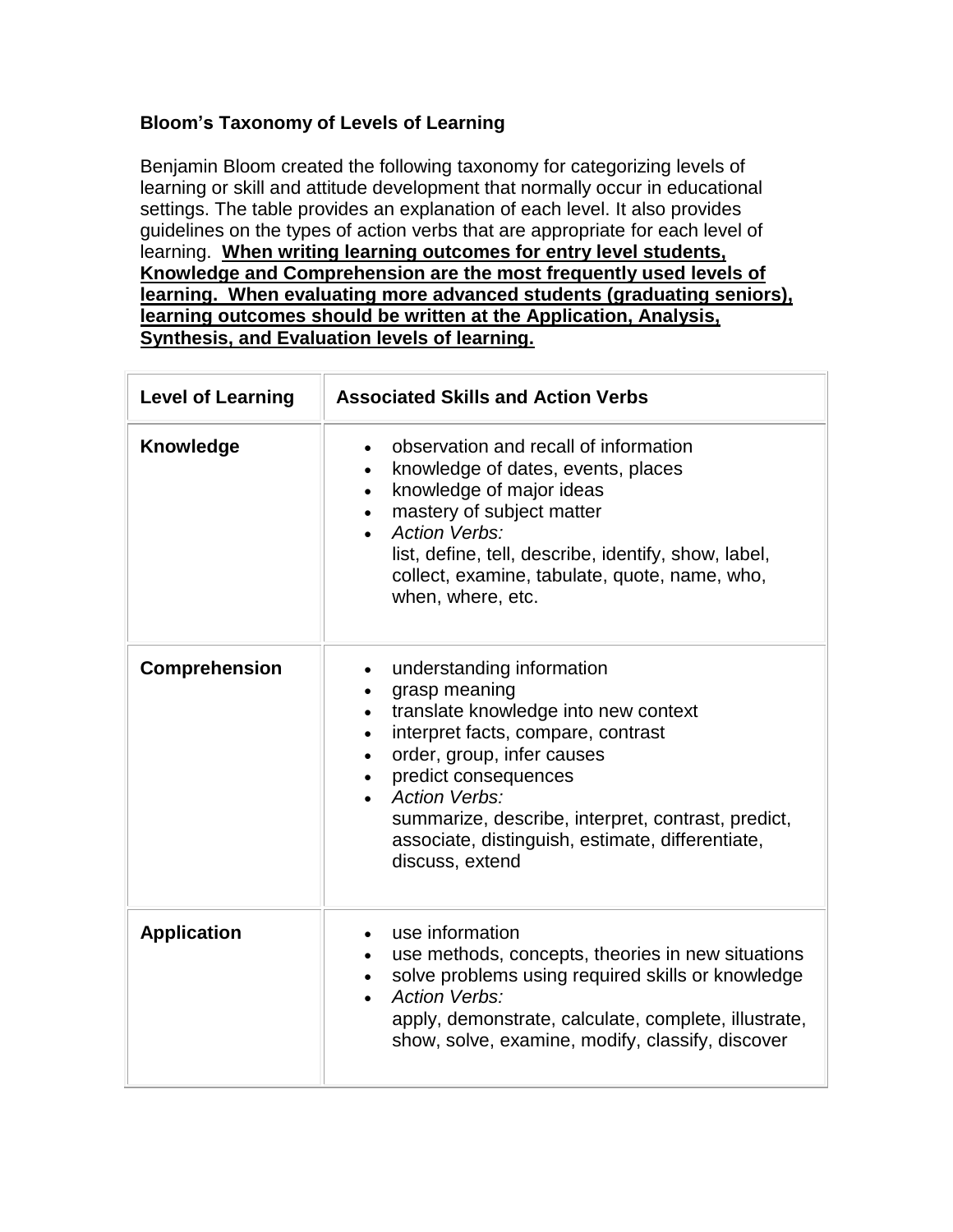| <b>Analysis</b>   | seeing patterns<br>organization of parts<br>recognition of hidden meanings<br>identification of components<br><b>Action Verbs:</b><br>analyze, separate, order, explain, connect,<br>classify, arrange, divide, compare, select, explain,<br>infer                                                                                                                  |
|-------------------|---------------------------------------------------------------------------------------------------------------------------------------------------------------------------------------------------------------------------------------------------------------------------------------------------------------------------------------------------------------------|
| <b>Synthesis</b>  | use old ideas to create new ones<br>generalize from given facts<br>relate knowledge from several areas<br>predict, draw conclusions<br><b>Action Verbs:</b><br>combine, integrate, modify, rearrange, substitute,<br>plan, create, design, invent, what if?, compose,<br>formulate, prepare, generalize, rewrite                                                    |
| <b>Evaluation</b> | compare and discriminate between ideas<br>assess value of theories, presentations<br>make choices based on reasoned argument<br>verify value of evidence<br>recognize subjectivity<br><b>Action Verbs:</b><br>assess, decide, rank, grade, test, measure,<br>recommend, convince, select, judge, explain,<br>discriminate, support, conclude, compare,<br>summarize |

 Adapted from: Bloom, B.S. (Ed.) (1956) Taxonomy of educational objectives: The classification of educational goals: Handbook I, cognitive domain. New York ; Toronto: Longmans, Green.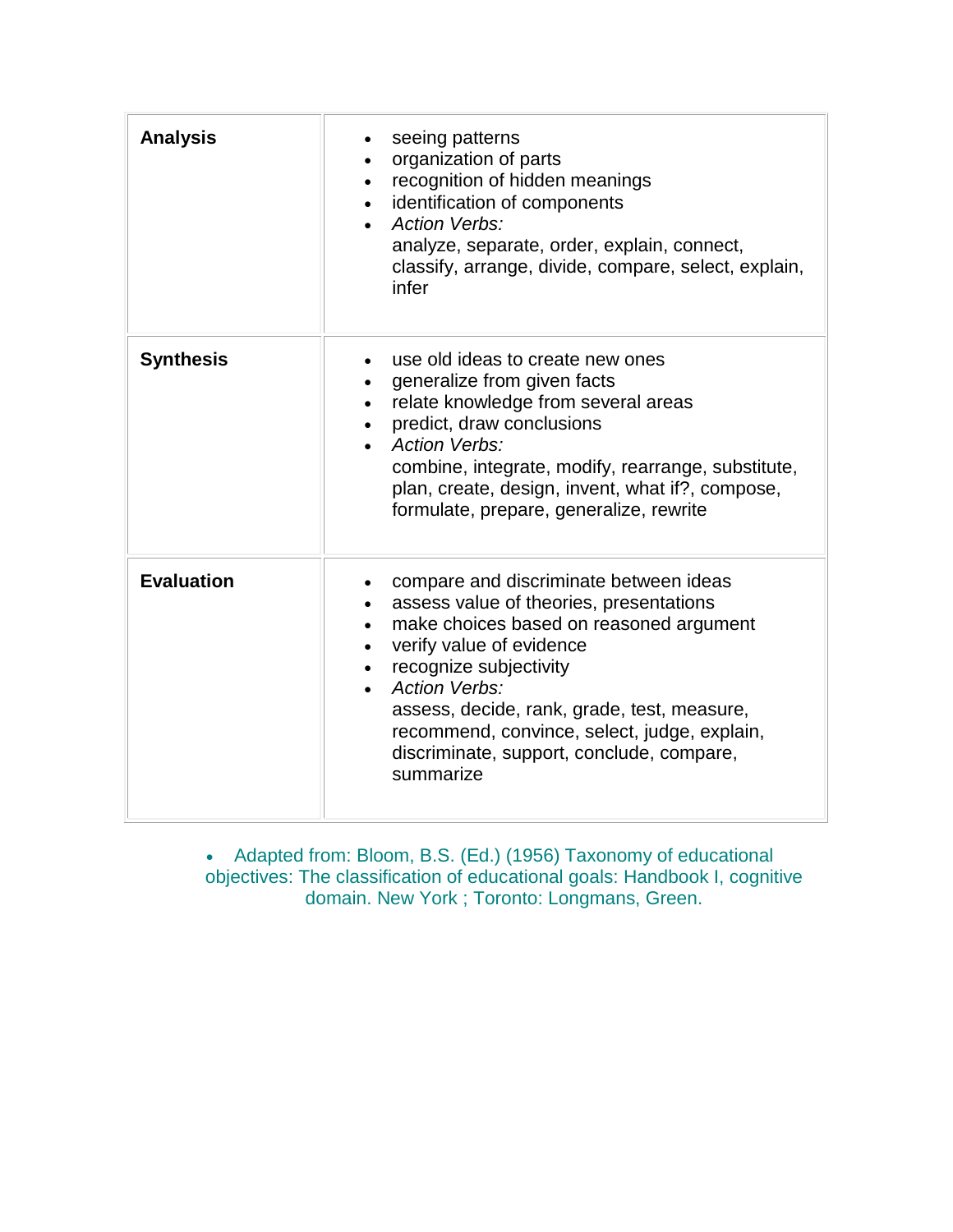## Writing Student Learning Outcomes

Utilizing the Learning Domains and Bloom's Taxonomy you are ready to begin rewriting your learning outcomes in the appropriate format.

When writing Student Learning Outcomes, the focus should be on observable outcomes and an "action verb" can provide that focus. Student Learning Outcomes usually begin with something like:

By the end of the secondary education program, students will be able to *design* curriculum and instruction appropriate for the cognitive development of all learners.

*Design* is the "action verb" in this example.

By the end of the chemistry program, students will be able to *apply* knowledge of ions, solutions and solubility to *explain* the formation and properties of homogeneous mixtures.

*Apply* and *explain* are the "action verbs" in this example. The following are other action verbs that can be used in writing effective learning outcomes.

The following tables provide examples of learning outcomes written in the appropriate format at each level of the Cognitive (Table 1), Psychomotor (Table 2) and Affective (Table 2) domains. These will provide you with ideas of how you can rewrite your learning outcomes to make them more effective in evaluating student performance in your department.

| Level         | <b>Action Verbs</b>                                                                                                                                | <b>Outcome Example</b>                                                                                                             |
|---------------|----------------------------------------------------------------------------------------------------------------------------------------------------|------------------------------------------------------------------------------------------------------------------------------------|
| Knowledge     | Recite, list, define, describe,<br>identify, label, list, name,<br>select, show                                                                    | By the end of the chemistry<br>program, students will be able<br>to list all of the elements on<br>the Periodic Table.             |
| Comprehension | Translate, interpret, predict,<br>generalize, identify examples,<br>discuss, explain, paraphrase,<br>report, restate, review                       | By the end of the French<br>program, students will be able<br>to translate a paragraph of text<br>from English to French.          |
| Application   | Apply, rewrite complete,<br>compute, construct, solve,<br>demonstrate, use, operate,<br>employ                                                     | By the end of the BIS<br>program, students will be able<br>to apply basic Web<br>development skills                                |
| Analysis      | Analyze, dissect, resolve,<br>solve, diagnose, investigate,<br>classify, categorize, compare,<br>contrast, critique, differentiate,<br>distinguish | By the end of the special<br>education program, students<br>will be able to diagnose<br>learning disabilities in K-12<br>settings. |
| Synthesis     | Create, synthesize, write,<br>construct, design, formulate,<br>integrate, organize, combine<br>generalize                                          | By the end of the art program,<br>students will be able to create<br>at least 12 original works in<br>their medium.                |
| Evaluation    | Evaluate, judge, rate, appraise<br>assess, score, value,<br>recommend, grade                                                                       | By the end of the music<br>education program, students<br>will be able to judge student<br>performances.                           |

#### **Table 1: Cognitive (Knowledge) Domain**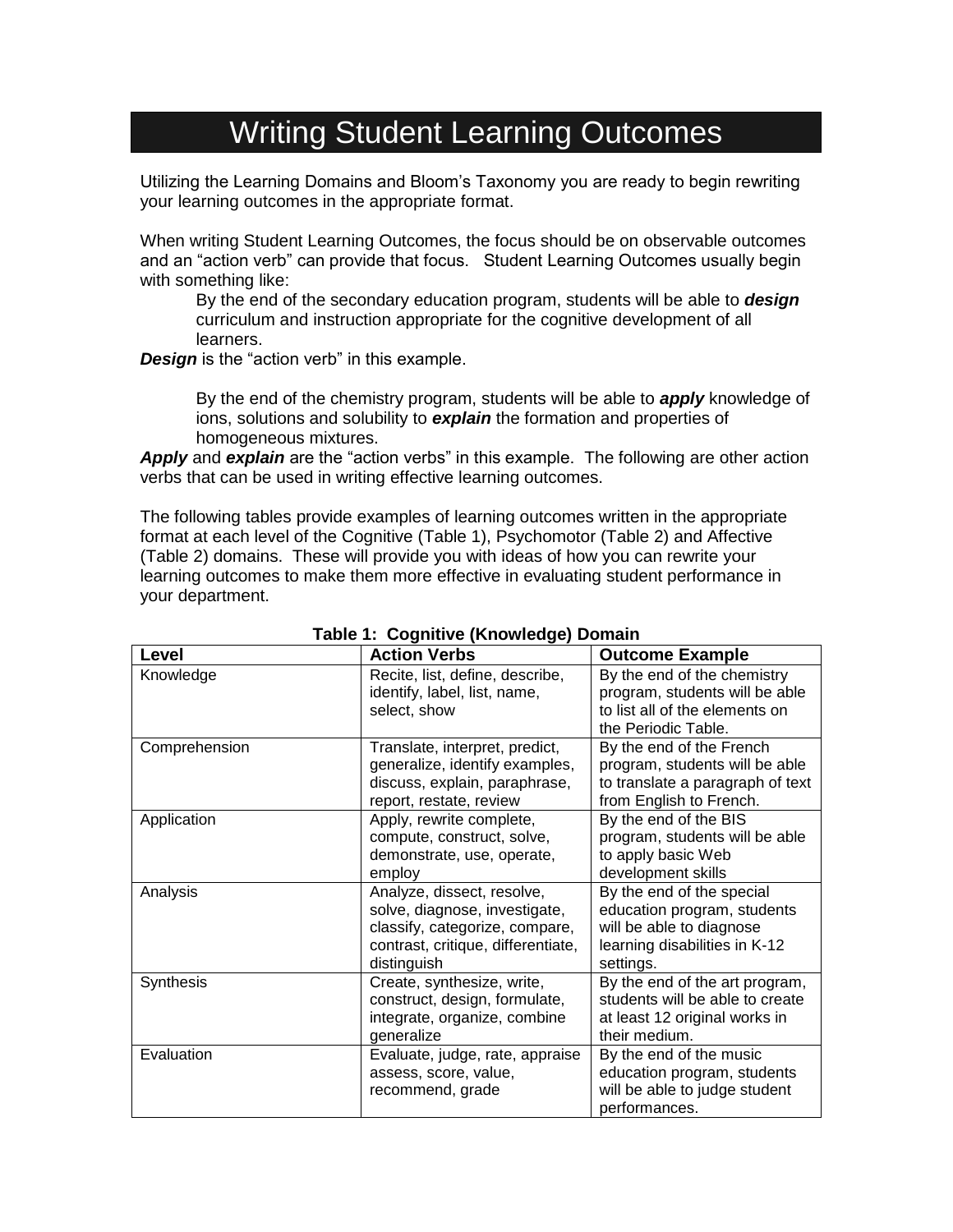The affective domain includes a focus on students' attitudes, values and dispositions. These outcomes are a little more difficult to measure; however, it is possible, and many disciplines are including these in their national standards (e.g., Students should develop respect and understanding for people from all backgrounds and cultures and be able to engage in constructive discussion of significant social and ethical issues), as well as part of the General Education Requirements (e.g., Develop intellectual concerns to include a cross-cultural perspective through the study of diverse cultures).

| <b>Level</b>                | <b>Action Verbs</b>          | <b>Outcome Example</b>      |  |  |
|-----------------------------|------------------------------|-----------------------------|--|--|
| Receiving                   | Attend, accept, listen,      | By the end of the women's   |  |  |
|                             | selectively attend to        | studies program, students   |  |  |
|                             |                              | will listen attentively to  |  |  |
|                             |                              | alternative views on select |  |  |
|                             |                              | issues.                     |  |  |
| Responding                  | Comply with, approve,        | By the end of the           |  |  |
|                             | volunteer, applaud, acclaim  | elementary education        |  |  |
|                             |                              | program, students will able |  |  |
|                             |                              | to comply with PL 94-142.   |  |  |
| Valuing                     | Increase proficiency in,     | By the end of the political |  |  |
|                             | relinquish, assist, support, | science program, students   |  |  |
|                             | deny, protest, debate        | will be able to debate      |  |  |
|                             |                              | numerous sides to an        |  |  |
|                             |                              | argument.                   |  |  |
| Organization                | Balance, organize,           | By the end of the           |  |  |
|                             | formulate, accommodate       | environmental studies       |  |  |
|                             |                              | program, students will be   |  |  |
|                             |                              | able to organize the        |  |  |
|                             |                              | conservation efforts of     |  |  |
|                             |                              | urban, suburban and rural   |  |  |
|                             |                              | communities.                |  |  |
| Characterization by a value | Respect, interpret, use      | By the end of the           |  |  |
| complex                     | evidence, maintain           | counseling program,         |  |  |
|                             | objectivity                  | students will be able to    |  |  |
|                             |                              | objectively interpret       |  |  |
|                             |                              | evidence presented by       |  |  |
|                             |                              | clients during a therapy    |  |  |
|                             |                              | session.                    |  |  |

**Table 2: Affective (Values, Dispositions) Domain**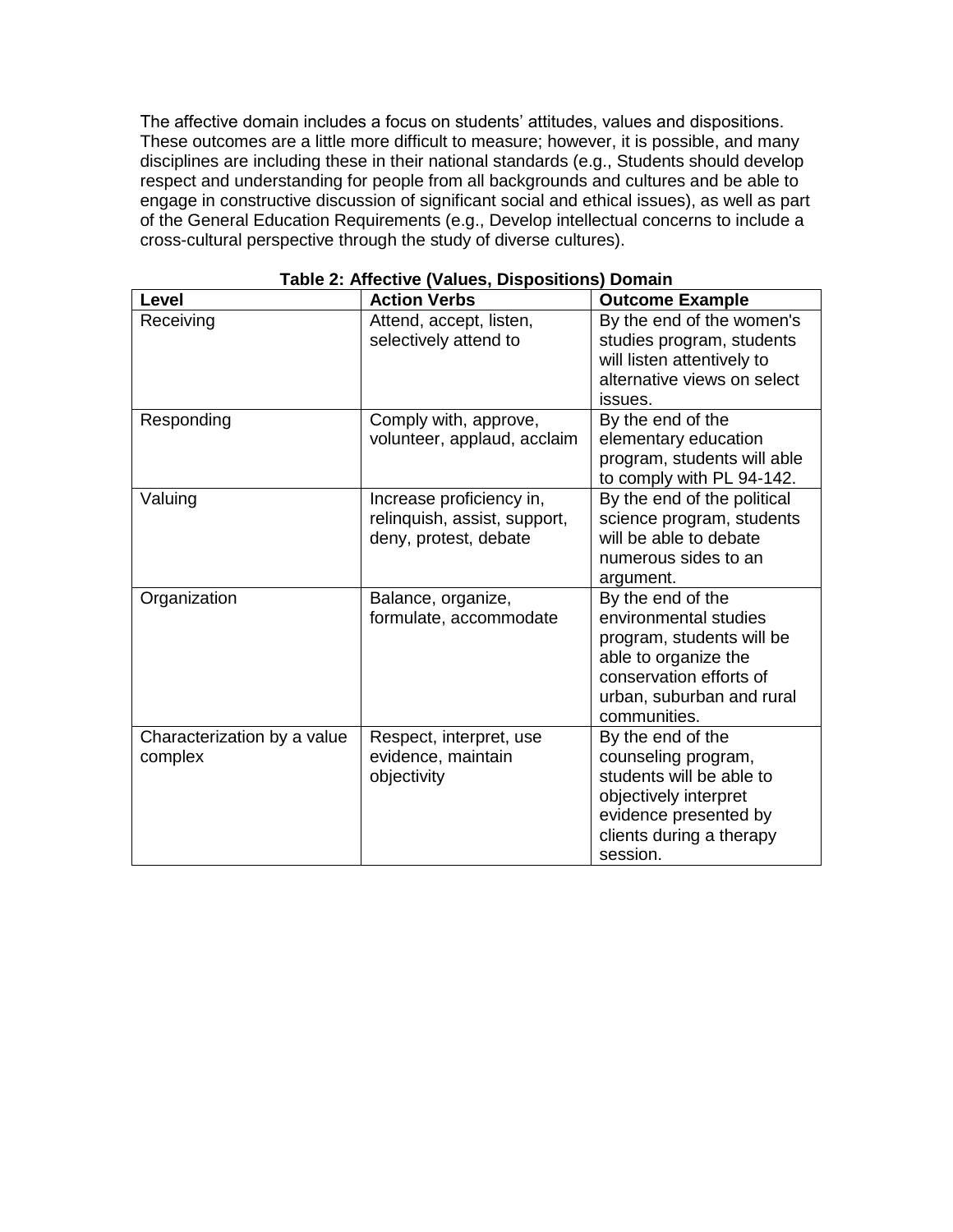The Psychomotor Domain focuses on the development of students' physical abilities and skills. These Student Learning Outcomes may include performances, skill in a sport, typing skills, painting, playing an instrument, manipulating another person's limbs during physical therapy and demonstrating a dissection.

| able <b>5. 1 Sychomotor</b> (ORIHS)<br>. |                                                                                                                                                                                        |                                                                                                                                                              |  |  |  |
|------------------------------------------|----------------------------------------------------------------------------------------------------------------------------------------------------------------------------------------|--------------------------------------------------------------------------------------------------------------------------------------------------------------|--|--|--|
| Level                                    | <b>Action Verbs</b>                                                                                                                                                                    | <b>Outcome Example</b>                                                                                                                                       |  |  |  |
| Perception                               | Chooses, describes,<br>detects, differentiates,<br>distinguishes, isolates,<br>relates, selects, separates                                                                             | By the end of the music<br>theatre program, students<br>will be able to relate types<br>of music to particular dance<br>steps.                               |  |  |  |
| Set                                      | Begins, displays, explains,<br>moves, proceeds, reacts,<br>responds, shows, starts,<br>volunteers                                                                                      | By the end of the physical<br>education program,<br>students will be able to<br>demonstrate the proper<br>stance for batting a ball.                         |  |  |  |
| <b>Guided Response</b>                   | Assembles, builds,<br>calibrates, constructs,<br>dismantles, displays,<br>dissects, fastens, fixes,<br>grinds, heats, manipulates,<br>measures, mends, mixes,<br>sketches              | By the end of the physical<br>education program,<br>students will be able to<br>perform a golf swing as<br>demonstrated by the<br>instructor.                |  |  |  |
| <b>Mechanical Response</b>               | Assembles, builds,<br>calibrates, constructs,<br>dismantles, displays,<br>dissects, fastens, fixes,<br>grinds, heats, manipulates,<br>measures, mends, mixes,<br>sketches              | By the end of the biology<br>program, students will be<br>able to assemble laboratory<br>equipment appropriate for<br>experiments.                           |  |  |  |
| <b>Complex Response</b>                  | Assembles, builds,<br>calibrates, constructs,<br>dismantles, displays,<br>dissects, fastens, fixes,<br>grinds, heats, manipulates,<br>measures, mends, mixes,<br>sketches, demonstrate | By the end of the industrial<br>education program,<br>students will be able to<br>demonstrate proper use of<br>woodworking tools to high<br>school students. |  |  |  |
| Adaptation                               | Adapts, alters, changes,<br>rearranges, reorganizes,<br>revises, varies                                                                                                                | By the end of the industrial<br>education program,<br>students will be able to<br>adapt their lessons on<br>woodworking skills for<br>disabled students.     |  |  |  |
| Origination                              | Arranges, combines,<br>composes, constructs,<br>creates, designs, originates                                                                                                           | By the end of the dance<br>program, students will be<br>able to create a dance step.                                                                         |  |  |  |

### **Table 3: Psychomotor (Skills) Domain**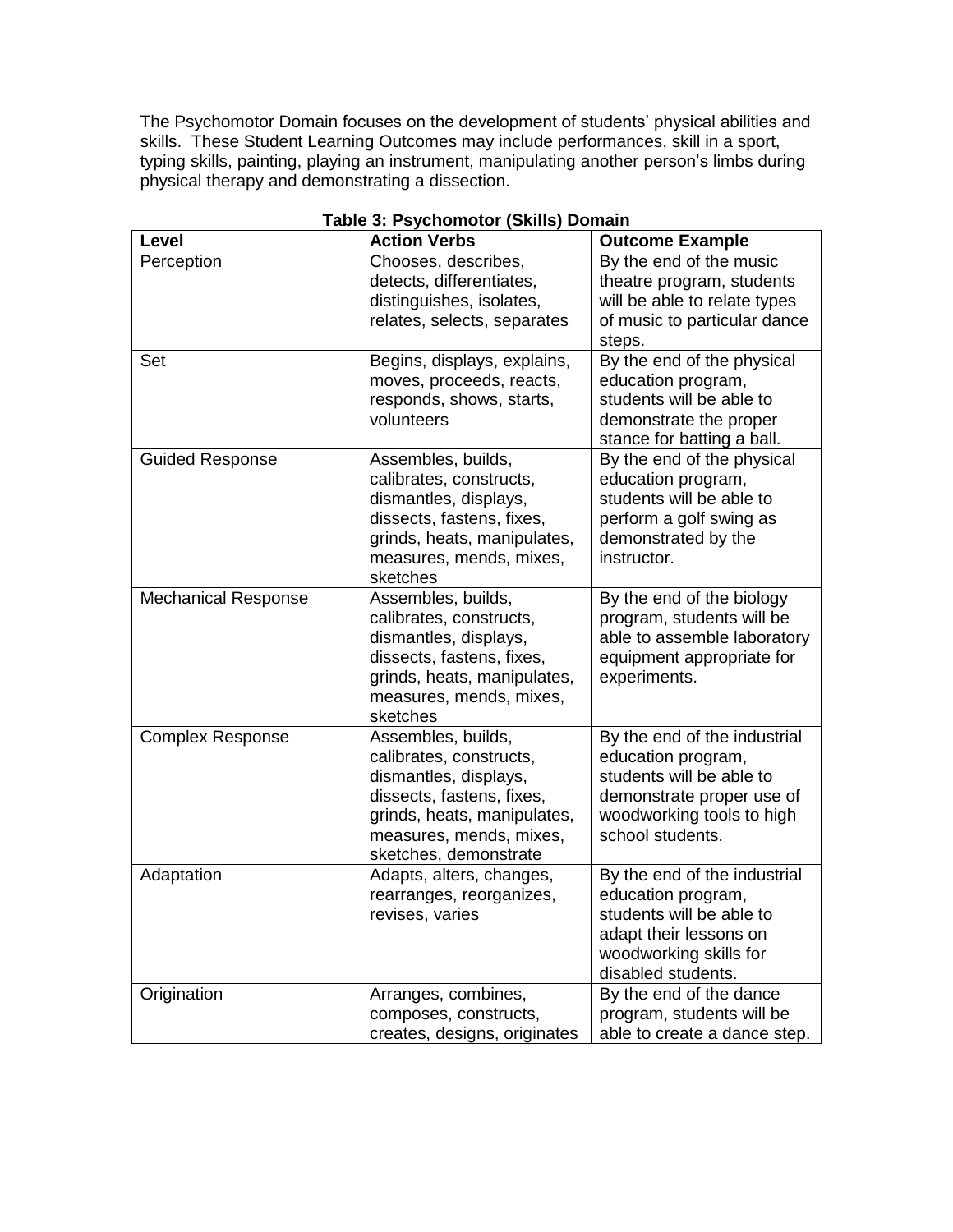For additional information on writing learning outcomes you can view the following tutorial online at:

<http://www.vcu.edu/cte/resources/videos/WritingCourseObjectives/objectivestry4a.html>

To evaluate your revised learning outcomes, use the following checklist.

### **Table 4: Checklist of Learning Outcomes**

Department:

| Objective      | <b>Describes one</b><br><b>Behavior</b> | <b>Behavior</b> is<br><b>Observable</b> | <b>Behavior</b> is<br>Measurable | Appropr<br>iate level<br>for the<br>learner | Objective<br>is critical<br>to the<br>field | <b>Remove</b> | <b>Revise</b> | Keep |
|----------------|-----------------------------------------|-----------------------------------------|----------------------------------|---------------------------------------------|---------------------------------------------|---------------|---------------|------|
|                |                                         |                                         |                                  |                                             |                                             |               |               |      |
| $\overline{2}$ |                                         |                                         |                                  |                                             |                                             |               |               |      |
| 3              |                                         |                                         |                                  |                                             |                                             |               |               |      |
| 4              |                                         |                                         |                                  |                                             |                                             |               |               |      |
| 5              |                                         |                                         |                                  |                                             |                                             |               |               |      |
| 6              |                                         |                                         |                                  |                                             |                                             |               |               |      |
| 7              |                                         |                                         |                                  |                                             |                                             |               |               |      |
| 8              |                                         |                                         |                                  |                                             |                                             |               |               |      |
| 9              |                                         |                                         |                                  |                                             |                                             |               |               |      |

Comments:

Resources:

<http://www2.acs.ncsu.edu/UPA/assmt/resource.htm>

<http://academicaffairs.cmich.edu/caa/assessment/resources/toolkit.shtml>

- Bloom's 1956 taxonomy of cognitive, affective, and psychomotor behaviors is often used or referred to in defining outcomes for assignments, courses, and curricula. Google *Bloom's Taxonomy* for a long list of relevant websites. Some with definitions & examples of Bloom's cognitive categories are:
	- o [Bloom et al.'s Taxonomy of the Cognitive Domain,](http://chiron.valdosta.edu/whuitt/col/cogsys/bloom.html) from [Educational](http://chiron.valdosta.edu/whuitt/)  [Psychology Interactive](http://chiron.valdosta.edu/whuitt/) at Valdosta State University.
	- o [Bloom's Taxonomy,](http://projects.coe.uga.edu/epltt/index.php?title=Bloom%27s_Taxonomy#What_is_Bloom.27s_Taxonomy.3F) from the online textbook Emerging Perspectives on [Learning, Teaching, and Technology,](http://projects.coe.uga.edu/epltt/index.php?title=Main_Page) presents the revised version developed by Anderson et al in the 1990s.
	- o [Using the New Bloom's Taxonomy to Devise Meaningful Learning](http://www.apa.org/ed/new_blooms.html)  [Assessments,](http://www.apa.org/ed/new_blooms.html) from the American Psychological Association's [Assessment Cyberguide.](http://www2.acs.ncsu.edu/UPA/assmt/resource.htm#apa_cyberguide#apa_cyberguide)